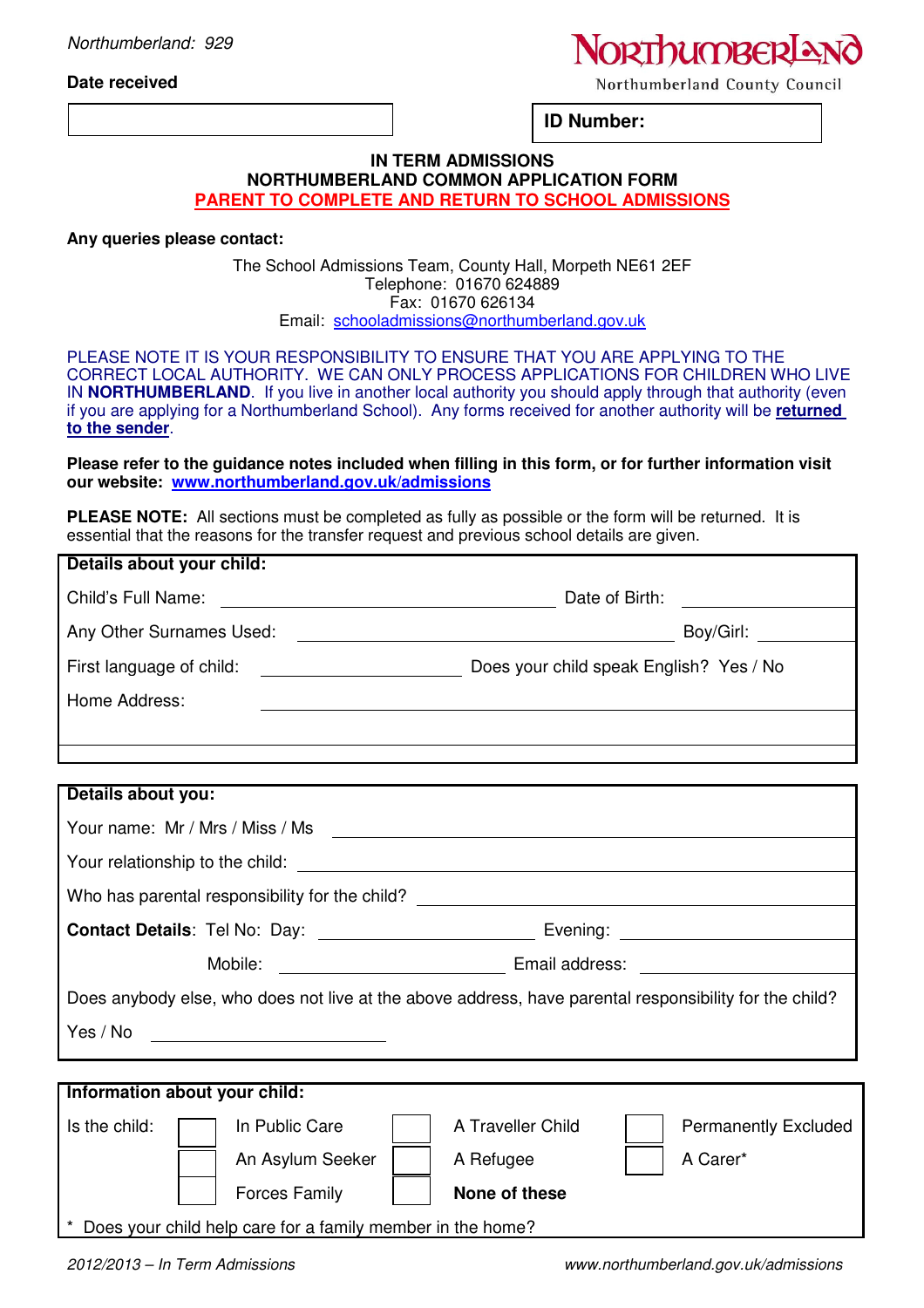|                                                                                                                                                                                                                                    | Please indicate your preferred start date here:                                                                                                                                                                                      |               |        | <b>Year Group</b><br>requested:             |  |  |
|------------------------------------------------------------------------------------------------------------------------------------------------------------------------------------------------------------------------------------|--------------------------------------------------------------------------------------------------------------------------------------------------------------------------------------------------------------------------------------|---------------|--------|---------------------------------------------|--|--|
| School Preferences: Please list which schools you would like to apply for in order of preference:                                                                                                                                  |                                                                                                                                                                                                                                      |               |        |                                             |  |  |
| 1.                                                                                                                                                                                                                                 |                                                                                                                                                                                                                                      |               |        |                                             |  |  |
| 2.                                                                                                                                                                                                                                 |                                                                                                                                                                                                                                      |               |        |                                             |  |  |
| 3.                                                                                                                                                                                                                                 | <u> 1989 - Johann Stoff, fransk politik (f. 1989)</u>                                                                                                                                                                                |               |        |                                             |  |  |
| Please give details of any siblings who are already attending or will be attending this school.                                                                                                                                    |                                                                                                                                                                                                                                      |               |        |                                             |  |  |
| Surname:                                                                                                                                                                                                                           | Forenames                                                                                                                                                                                                                            | Date of Birth | Gender | Address (if different to child<br>applying) |  |  |
|                                                                                                                                                                                                                                    |                                                                                                                                                                                                                                      |               |        |                                             |  |  |
| <b>Current School:</b>                                                                                                                                                                                                             |                                                                                                                                                                                                                                      |               |        |                                             |  |  |
|                                                                                                                                                                                                                                    | Please fill in the details of your child's current school or the school that they last attended:                                                                                                                                     |               |        |                                             |  |  |
| School Name:                                                                                                                                                                                                                       | <u> 1989 - Johann Barnett, fransk politiker (d. 1989)</u>                                                                                                                                                                            |               |        |                                             |  |  |
| Address:                                                                                                                                                                                                                           | <u> 1980 - Johann Stein, marwolaethau (b. 1980)</u>                                                                                                                                                                                  |               |        |                                             |  |  |
|                                                                                                                                                                                                                                    |                                                                                                                                                                                                                                      |               |        |                                             |  |  |
| Tel No:                                                                                                                                                                                                                            | <u>and the contract of the contract of the contract of the contract of the contract of the contract of the contract of the contract of the contract of the contract of the contract of the contract of the contract of the contr</u> |               |        |                                             |  |  |
| Date child started: <u>contract and the child astatended:</u> contract and contract and contract and contract and contract and contract and contract and contract and contract and contract and contract and contract and contract |                                                                                                                                                                                                                                      |               |        |                                             |  |  |
|                                                                                                                                                                                                                                    |                                                                                                                                                                                                                                      |               |        |                                             |  |  |
| We have moved house<br><b>Reason for Transfer:</b>                                                                                                                                                                                 |                                                                                                                                                                                                                                      |               |        |                                             |  |  |
|                                                                                                                                                                                                                                    | Old Address:                                                                                                                                                                                                                         |               |        |                                             |  |  |
|                                                                                                                                                                                                                                    |                                                                                                                                                                                                                                      |               |        |                                             |  |  |
| New Address:                                                                                                                                                                                                                       |                                                                                                                                                                                                                                      |               |        |                                             |  |  |
|                                                                                                                                                                                                                                    |                                                                                                                                                                                                                                      |               |        |                                             |  |  |
| Date of Move:                                                                                                                                                                                                                      |                                                                                                                                                                                                                                      |               |        |                                             |  |  |
| You may be asked for some documentary evidence of your move. Examples: Solicitors Letter,<br>Exchange of Contract, Tenancy Agreement, Tax Credits, Child Benefit, Council Tax bill or Utility bills.                               |                                                                                                                                                                                                                                      |               |        |                                             |  |  |
| Other reason for transfer (please state below)                                                                                                                                                                                     |                                                                                                                                                                                                                                      |               |        |                                             |  |  |
|                                                                                                                                                                                                                                    |                                                                                                                                                                                                                                      |               |        |                                             |  |  |
|                                                                                                                                                                                                                                    |                                                                                                                                                                                                                                      |               |        |                                             |  |  |
|                                                                                                                                                                                                                                    |                                                                                                                                                                                                                                      |               |        |                                             |  |  |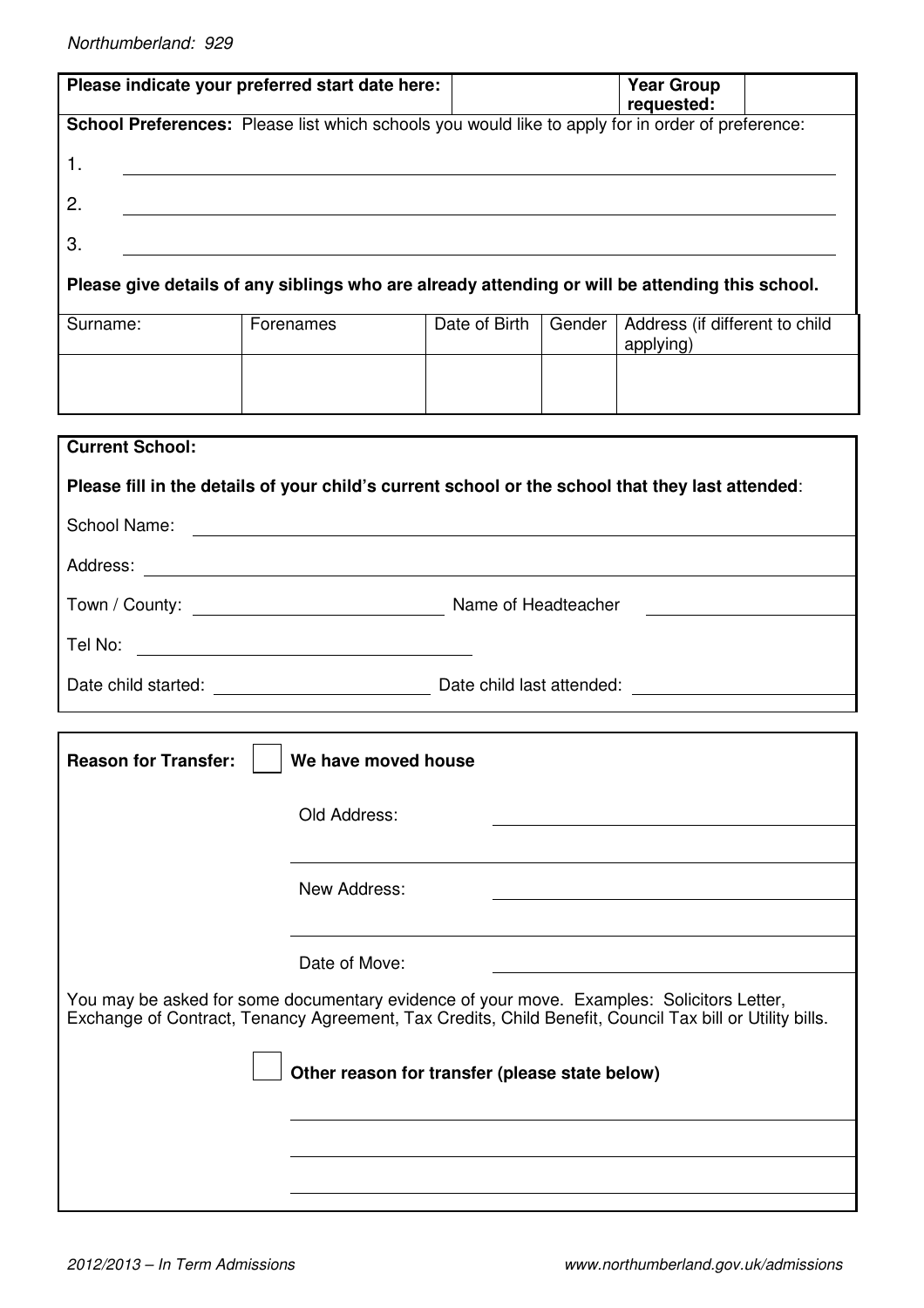| Further details about the transfer.                                                                                                                                                                                                                        |  |  |  |  |  |
|------------------------------------------------------------------------------------------------------------------------------------------------------------------------------------------------------------------------------------------------------------|--|--|--|--|--|
| If you are applying for a transfer from another Northumberland school because your child is having<br>problems with the current school:                                                                                                                    |  |  |  |  |  |
| Have you met with your child's Head Teacher, class teacher or<br>Head of Year?<br>No<br>Yes                                                                                                                                                                |  |  |  |  |  |
| Persons Name:                                                                                                                                                                                                                                              |  |  |  |  |  |
| Any issues raised:                                                                                                                                                                                                                                         |  |  |  |  |  |
| Have you met with the following to help you? Please tick and give details:                                                                                                                                                                                 |  |  |  |  |  |
| <b>Social Services</b><br><b>Chair of Governors</b><br>Parent Partnership                                                                                                                                                                                  |  |  |  |  |  |
| other (please state): _____<br><b>Education Welfare Officer</b><br><b>Behaviour Support</b>                                                                                                                                                                |  |  |  |  |  |
|                                                                                                                                                                                                                                                            |  |  |  |  |  |
| Persons Name:<br><u> 1989 - Johann Stein, marwolaethau a bhann an t-Amhainn an t-Amhainn an t-Amhainn an t-Amhainn an t-Amhainn a</u>                                                                                                                      |  |  |  |  |  |
| Any issues raised:<br><u> Andreas Andreas Andreas Andreas Andreas Andreas Andreas Andreas Andreas Andreas Andreas Andreas Andreas Andreas Andreas Andreas Andreas Andreas Andreas Andreas Andreas Andreas Andreas Andreas Andreas Andreas Andreas Andr</u> |  |  |  |  |  |
|                                                                                                                                                                                                                                                            |  |  |  |  |  |
|                                                                                                                                                                                                                                                            |  |  |  |  |  |
| <b>Other Schools attended:</b>                                                                                                                                                                                                                             |  |  |  |  |  |
| Please list any other schools that your child has attended in the last 3 years:                                                                                                                                                                            |  |  |  |  |  |
|                                                                                                                                                                                                                                                            |  |  |  |  |  |
|                                                                                                                                                                                                                                                            |  |  |  |  |  |
|                                                                                                                                                                                                                                                            |  |  |  |  |  |
|                                                                                                                                                                                                                                                            |  |  |  |  |  |
|                                                                                                                                                                                                                                                            |  |  |  |  |  |
|                                                                                                                                                                                                                                                            |  |  |  |  |  |
|                                                                                                                                                                                                                                                            |  |  |  |  |  |
|                                                                                                                                                                                                                                                            |  |  |  |  |  |